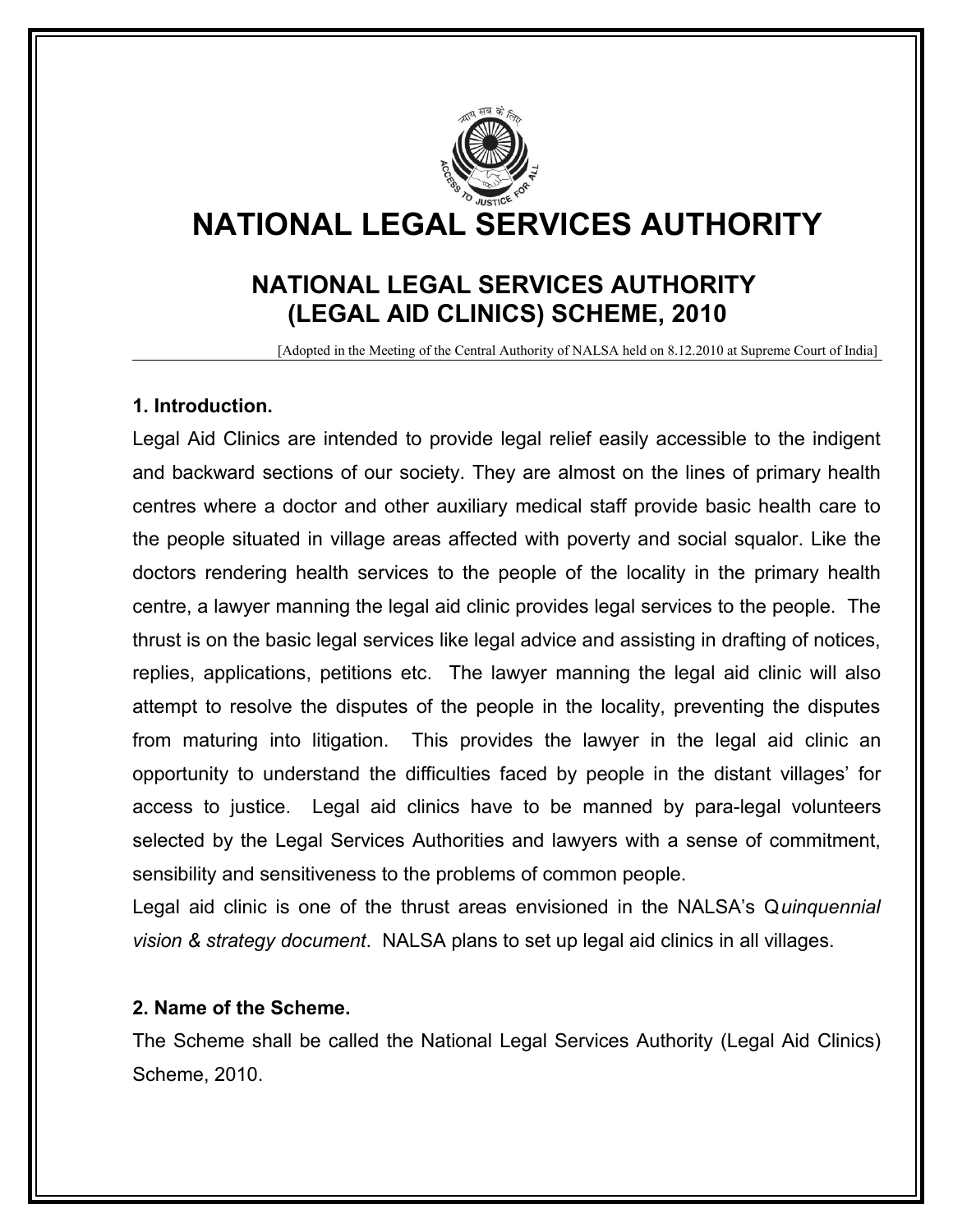#### **3. Objective.**

The objective of the Scheme is to provide legal services to the poor, marginalised and weaker sections of the society as categorised in Section 12 the Legal Services Authorities Act 1987 (Central Act), especially to the people living in far away places including the places with geographical barriers, away from the seats of justice and the offices of the legal services institutions ['legal services institutions' means the Taluk/Sub-divisional/Mandal Legal Services Committees, District Legal Services Authorities, High Court Legal Services Committees, State Legal Services Authorities and Supreme Court Legal Services Committee established under the Legal Services Authorities Act, 1987].

The aim of the Scheme is to provide an inexpensive local machinery for rendering legal services of basic nature like legal advice, drafting of petitions, notices, replies, applications and other documents of legal importance and also for resolving the disputes of the local people by making the parties to see reason and thereby preventing the disputes reaching courts. In cases where legal services of a higher level is required the matter can be referred to the legal services institutions established under the Legal Services Authorities Act, 1987.

#### **4. Location of Legal Aid Clinics.**

The legal aid clinics established by the Legal Services Authorities shall be located at a place where the people in the locality can easily access. A room within the office building of the local body institutions like village *panchayat* shall be ideal.

#### **5. Sign-board exhibiting the name of the Legal Aid Clinic.**

There shall be a sign-board both in English and the local language, depicting the name of the legal aid clinic. The board shall display the working hours and the days on which the clinic will be open. Working hours of Legal Aid Clinics shall be decided by the legal services institutions having territorial jurisdiction in consultation with the District Legal Services Authority.

 $\mathcal{L}$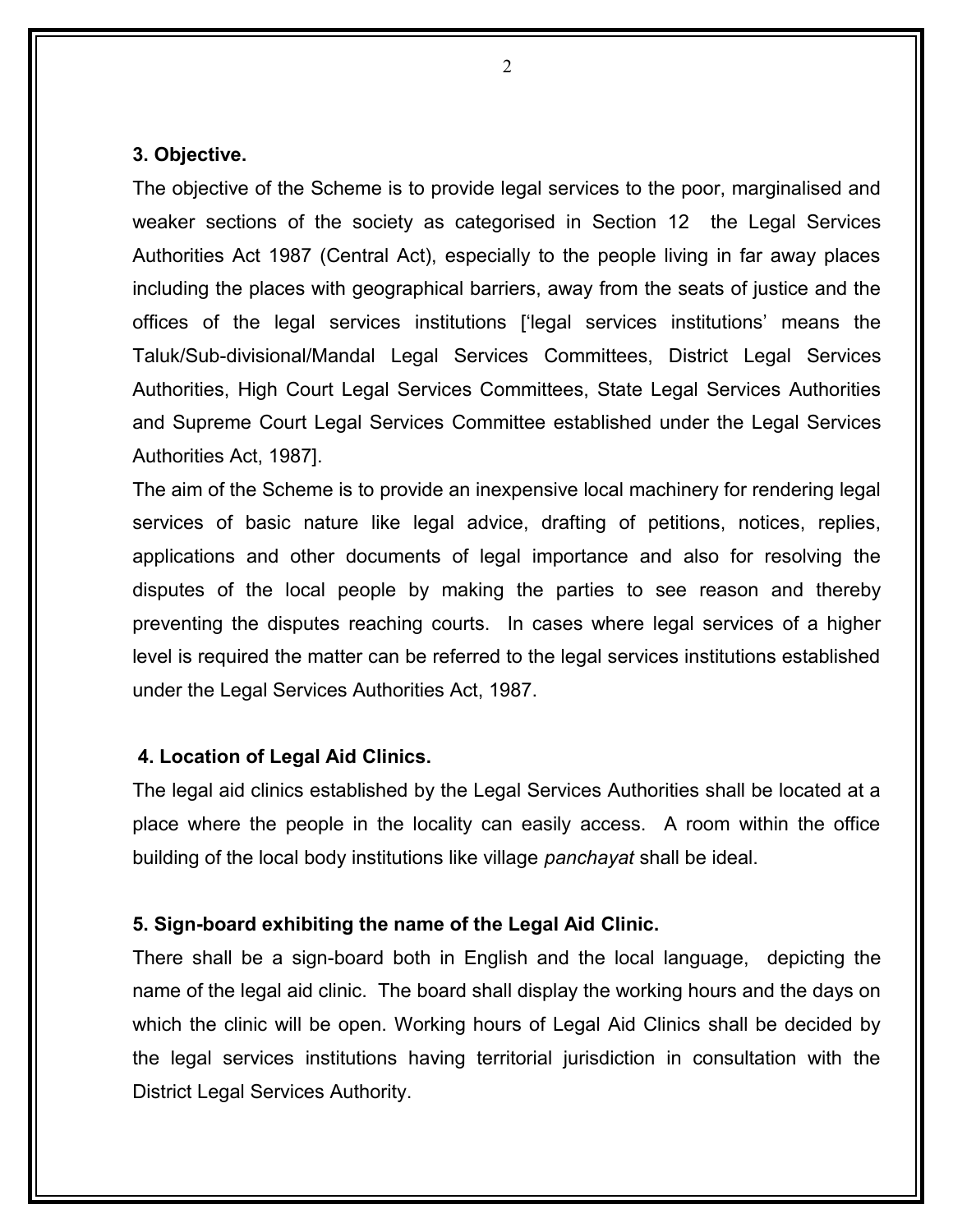**6. Assistance of the local body institutions in obtaining a convenient room for the Legal Aid Clinic.** 

The Legal Services Authorities shall persuade the local body institutions like village *panchayat*, *mandal* / block *panchayat*, municipality and corporation etc, to provide a room for the functioning of legal aid clinic. Since the legal aid clinic is for the benefit of the people in the locality, the local body institutions should be impressed upon the need to co-operate with the functioning of the legal aid clinics and to realise that the legal aid clinic is aimed at promoting peace and welfare of the people in the locality.

#### **7. Publicity.**

The local body institutions shall be persuaded to give adequate publicity about the functioning of the legal aid clinic. The elected representatives of the local body institutions shall be persuaded to spread the message of the utility of the legal aid clinic to the people in his / her constituency / wards.

#### **8. Infrastructure in the legal aid clinic.**

Every legal aid clinic shall have at least the basic and essential furniture like a table and three or four chairs. The local body institutions shall be requested to provide the essential furniture for use in the legal aid clinic. Only in those places where legal aid clinics are not functioning in the office building of the local body institutions, the Legal Services Authorities need to purchase furniture.

If the Legal Services Authority has its own building to run the legal aid clinic, the infrastructural facilities shall be provided by such Authority.

#### **9. All villages to have Legal Aid Clinics.**

The District Legal Services Authority shall establish legal aid clinics in all villages, or for a cluster of villages, depending on the size of such villages, especially where the people face geographical, social and other barriers for access to the legal services institutions.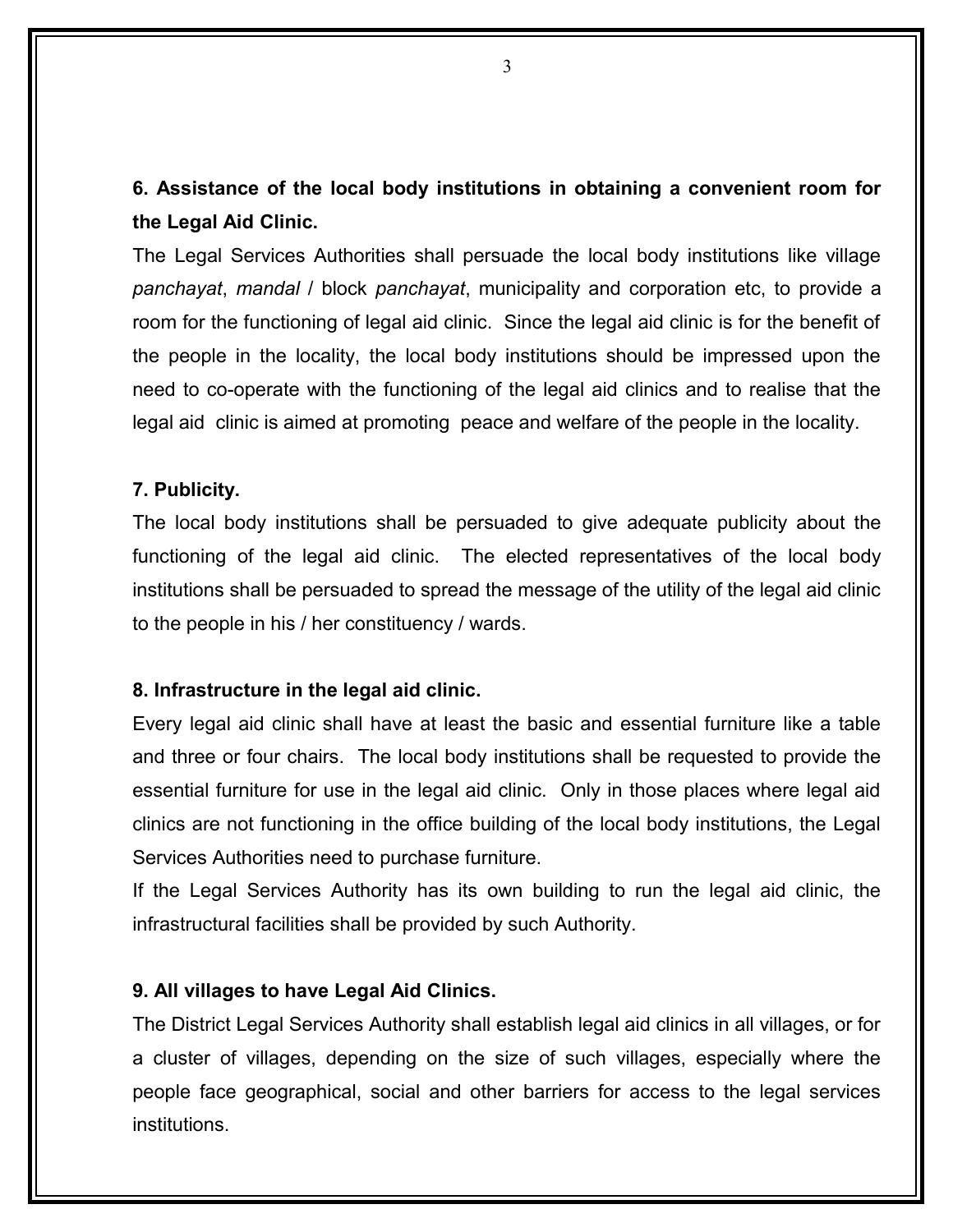#### **10. The personnel manning the Legal Aid Clinic.**

Every legal aid clinic shall have one or more para-legal volunteers available during the working hours of the legal aid clinics.

#### **11. Frequency of visit by lawyers in the Legal Aid Clinics.**

Subject to the local requirements, the District Legal Services Authority may decide the frequency of the lawyer's visit in the legal aid clinics. If the situation demands for providing continual legal services, the District Legal Services Authority may consider arranging frequent visits of the lawyer in the legal aid clinic.

#### **12. Selection of lawyers for manning the Legal Aid Clinics.**

Qualified legal practitioners with skills for amicable settlement of disputes may be selected from the local bar for empanelment for serving in the legal aid clinic. The selection of lawyers shall be done by the nearest legal services institution having territorial jurisdiction. Preference shall be given to women lawyers having practice of three years or more. A list of the panel lawyers shall be sent to the District Legal Services Authority.

Para-legal volunteer (s) trained by the Legal Services Authorities and holding the identity card issued by the Legal Services Authorities may be engaged to assist the lawyer in providing legal services in the legal aid clinics.

#### **13. Legal Services in the Legal Aid Clinic.**

Legal Services rendered at the legal aid clinic shall be of wide ranging in nature. Besides legal advice, other services like preparing applications for job card under the MGNREGA Scheme, liaison with the government offices and public authorities and helping the common people who come to the clinic for solving their problems with the officials, authorities and other institutions also shall form part of the legal services in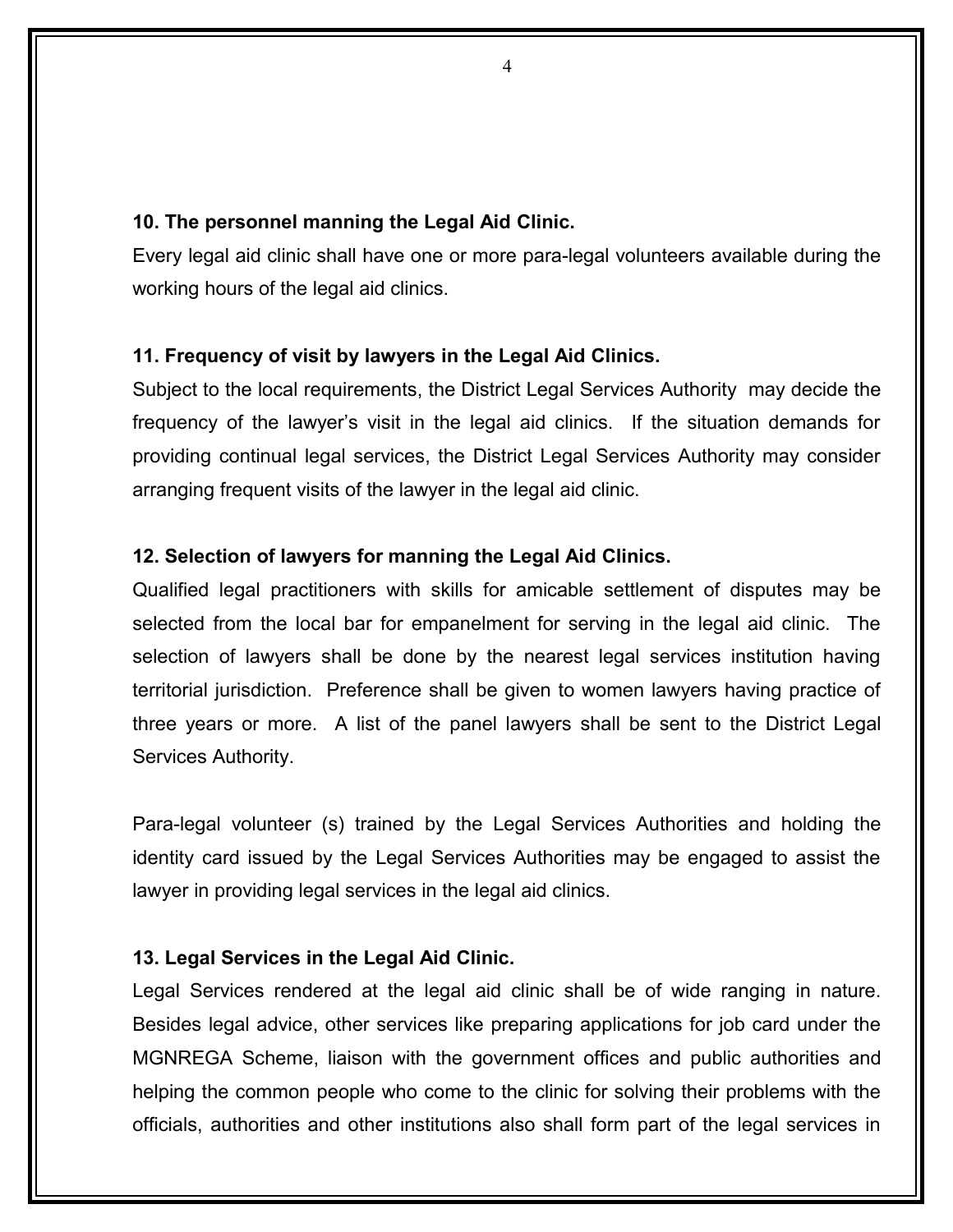the legal aid clinic (the list given is only indicative, not exhaustive). Legal aid clinic shall work like a single-window facility for helping the disadvantaged people to solve their problems where the operation of law comes into picture.

#### **14 Administrative Control of Legal Aid Clinics.**

Legal aid clinics shall be under the direct administrative control of the nearest legal services institution having territorial jurisdiction. The District Legal Services Authority shall have supervisory and advisory powers on all legal aid clinics functioning within the district.

The State Legal Services Authority shall have the power to issue guidelines on the working of the legal aid clinics.

# **15. Honorarium for the lawyers and para-legal volunteers rendering services in the Legal Aid Clinics.**

In consultation with the District Legal Services Authority, the State Legal Services Authority shall fix the honorarium to be paid to the lawyers and para-legal volunteers rendering service in the legal aid clinics which shall not be less than Rs. 500/- per day for lawyers and Rs. 250/- for para-legal volunteers. Special consideration may be given in cases where the legal aid clinic is situated at difficult terrains and distant areas where transport facilities are scarce.

### **16. Maintenance of Records and Registers.**

Lawyers and para-legal volunteers rendering service in the legal aid clinics shall record their attendance in the register maintained in the legal aid clinic. There shall be a register in every legal aid clinic for recording the name and address of the seekers of legal services, name of the lawyer who render services in the legal aid clinic, nature of the service rendered, remarks of the lawyer and signatures of seekers of legal aid and the lawyers.

The records of the Legal Aid Clinics shall be under the custody of the Secretary of the Taluk Legal Services Committee/District Legal Services Authority having territorial jurisdiction.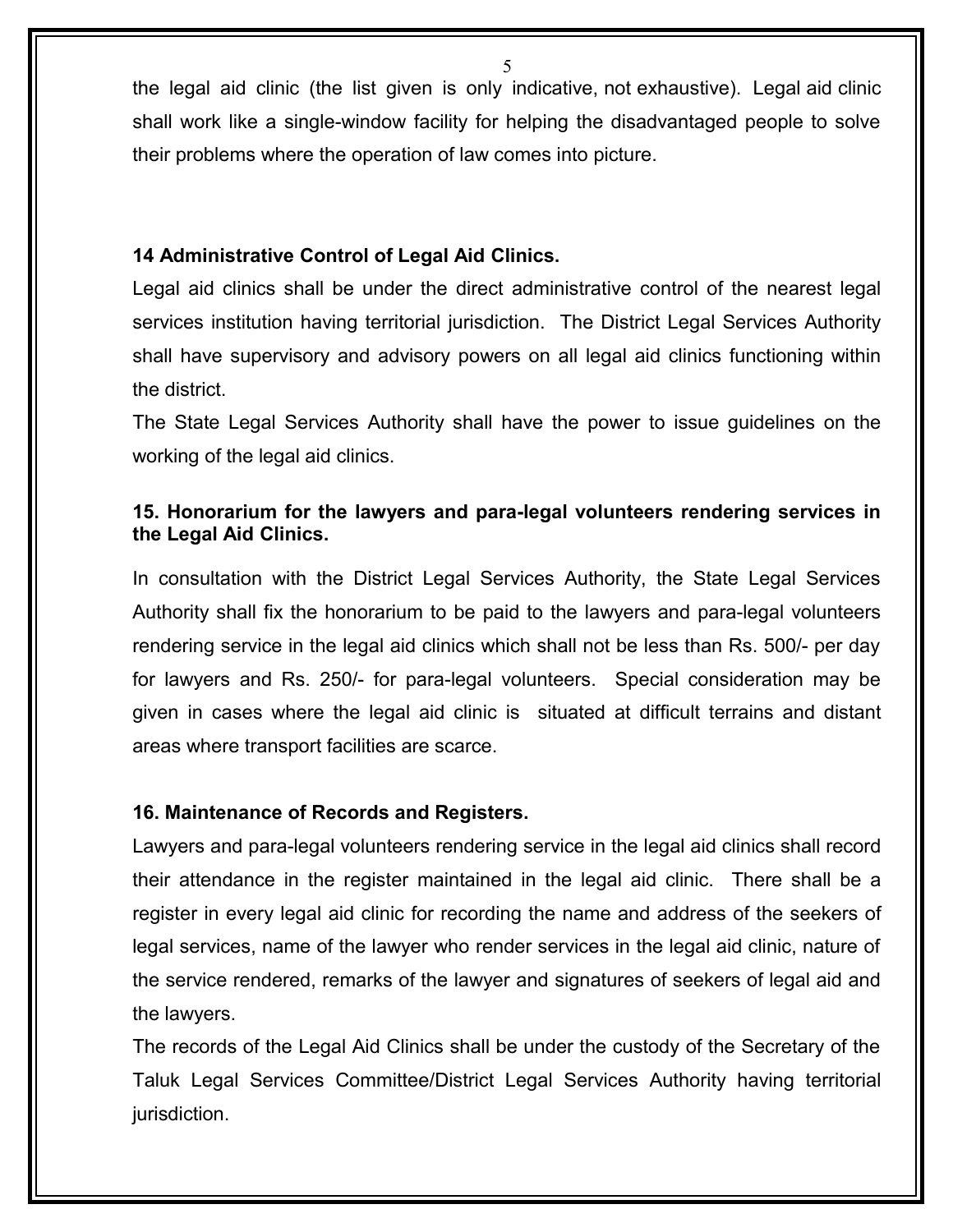The legal services institution having territorial jurisdiction may maintain other registers also in consultation with the District Legal Services Authority as the situation requires.

The nearest legal services institution having territorial jurisdiction shall be the custodian of all registers and it shall be the duty of the para-legal volunteers and the lawyer in the legal aid clinic to hand over the registers to such legal services institution, when called for.

# **17.Change of Lawyers.**

The nearest legal services institution having territorial jurisdiction may maintain a panel of lawyers preferably from the local bar. The lawyers may be deputed to the legal aid clinic on a rotation basis. If the matter handled by a lawyer requires follow up and continuous attention for a long duration, the same lawyer who had handled the matter may be entrusted to continue the legal services.

# **18. Lawyer in the Legal Aid Clinic shall attempt to resolve disputes locally.**

During the course of legal services, if the lawyer in the legal aid clinic feels that the dispute between two locally available parties can be resolved through proper advice or by employing ADR techniques, he / she shall make an effort to do so, without permitting the dispute maturing into litigation.

In appropriate cases the lawyers may request the nearest legal services institution having territorial jurisdiction to refer the dispute to Lok Adalat for a pre-litigation settlement.

In such cases the lawyer rendering legal services in the legal aid clinic shall ensure that the procedure prescribed in sub-section (2) of Section 20 Legal Services Authorities Act, 1987 is complied with.

The nearest legal services institution having territorial jurisdiction/ District Legal Services Authority may organise Lok Adalat at the legal aid clinic or near to its premises.

### **19. Use of Mobile Lok Adalat Vehicle.**

The lawyer rendering legal services in the legal aid clinic may request the District Legal Services Authority to send the Mobile Lok Adalat Van with the members of the Lok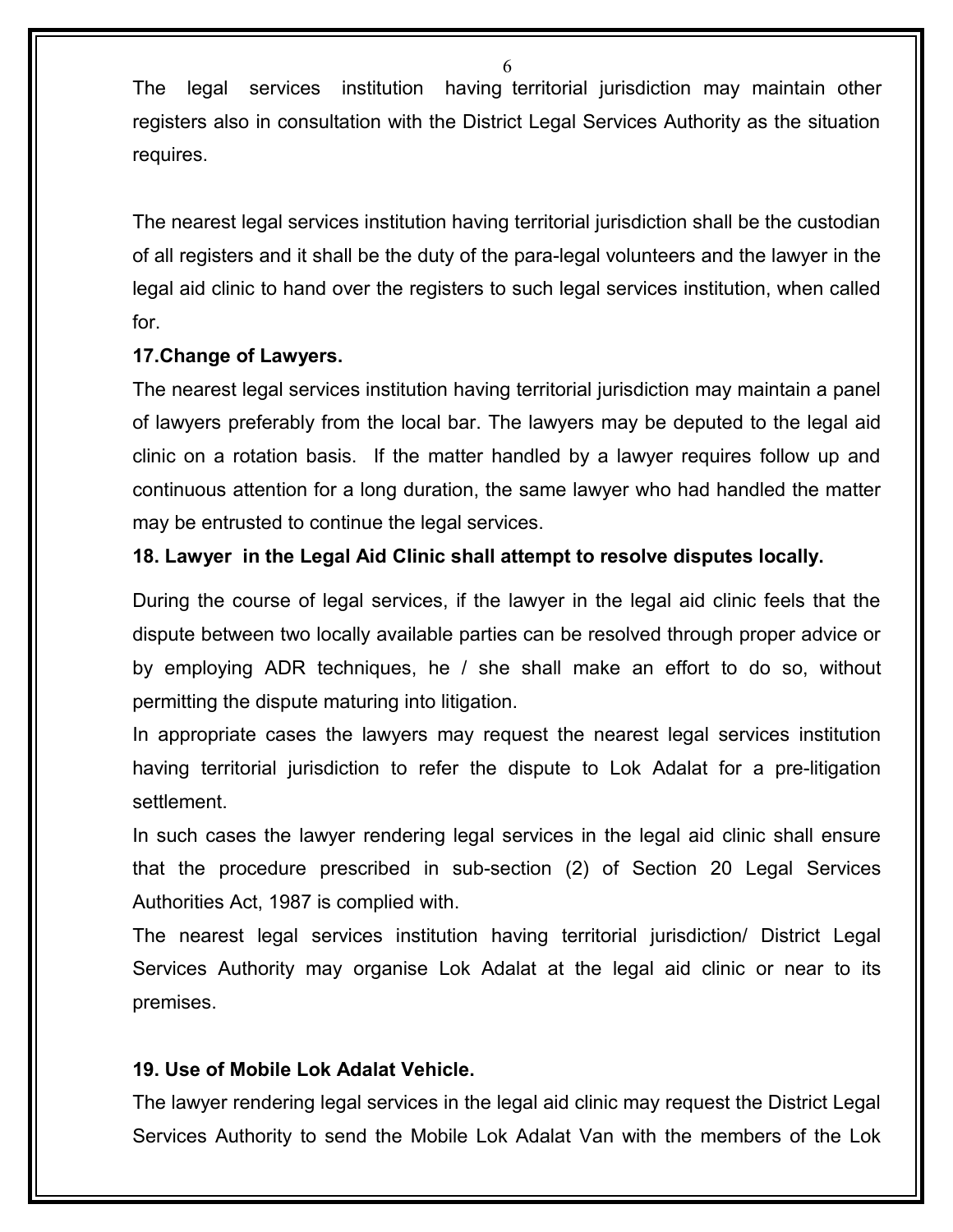Adalat Bench for visiting the legal aid clinic for settlement of the disputes identified by him. The Mobile Lok Adalat Van can also be used for the legal services to mentally ill and children.

The State Authority may fix a monthly ceiling for the fuel to be used in the Mobile Lok Adalat Vans. However, the Executive Chairman of the State Authority may grant relaxation, taking into account of the exigencies of the legal services to be performed.

# **20. Para-Legal Volunteers in the Legal Aid Clinics.**

Para-Legal Volunteers selected and trained by the Legal Services Authorities may be deputed to work in the legal aid clinics for assisting the lawyer and the seekers of legal aid. As they gain experience, the services of para-legal volunteers can be used for drafting simple petitions, applications and for accompanying the seekers of legal aid to the government offices for interacting with the officials for solving the problems of such seekers of legal aid.

Para-legal volunteers may be encouraged to obtain diplomas and degrees in law for betterment of their prospects in the long run.

# **21. Legal Aid Clinics run by the Law Students.**

The provisions in the above paragraphs shall *mutatis mutandis* be applicable to the student' legal aid clinics set up by the law colleges and law universities also. However, in such clinics the students in the final year classes may render legal services and the junior students may assist them.

The students legal aid clinic shall always be under the supervision of a faculty member who shall be present in such clinics for immediate consultation.

The students of law colleges and law universities also may make use of the other legal aid clinics established under this scheme.

### **22. Student may use the legal aid clinics set up under this scheme.**

Law students of the law colleges / law universities may be engaged to adopt a village especially in the remote areas and organise legal aid camps. Such students may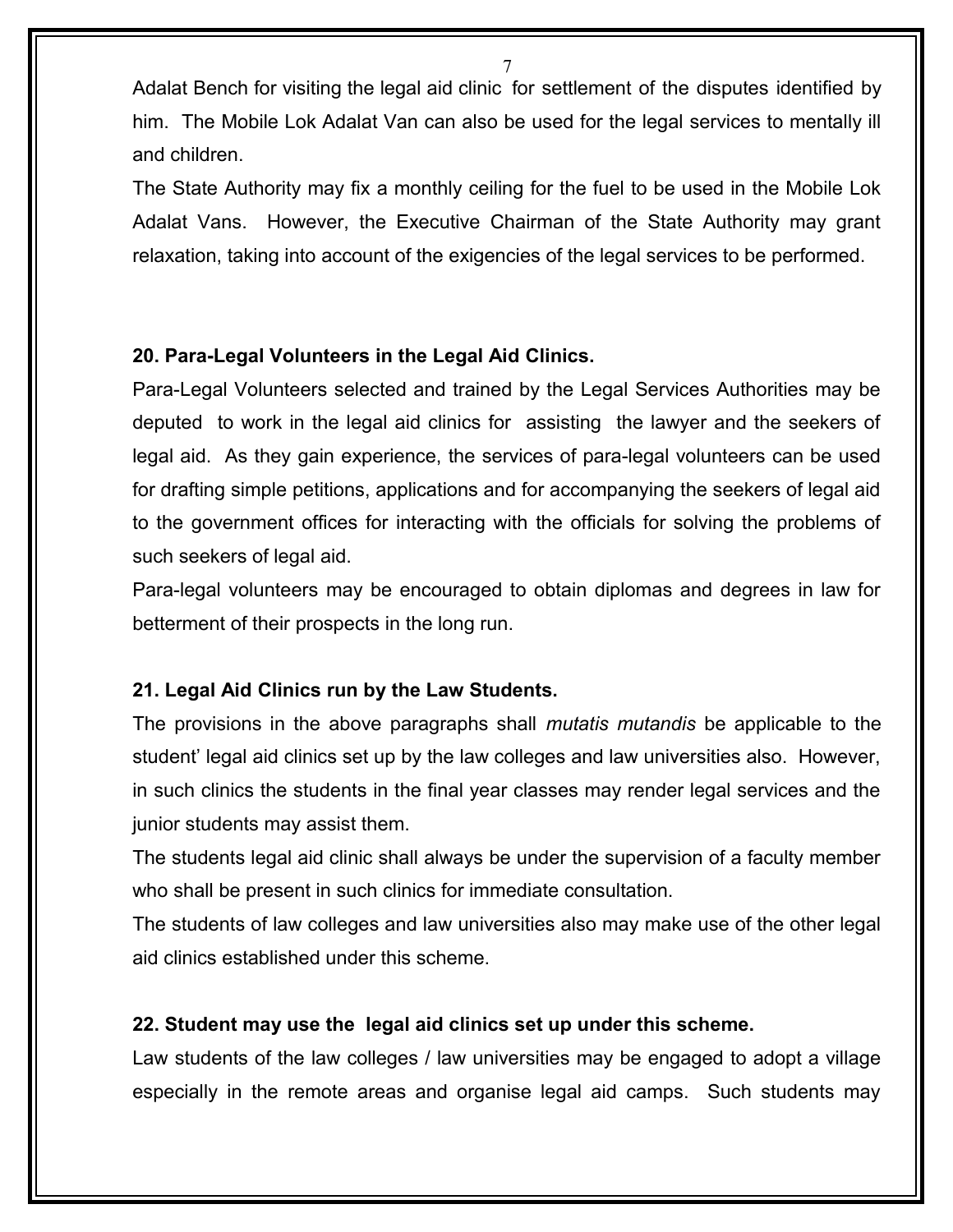make use of the legal aid clinics set up under this scheme in consultation with the legal services institution having territorial jurisdiction in that area.

The students in the legal aid clinics may seek the assistance of the para-legal volunteers in the legal aid clinics.

#### **23. The Student legal aid clinics may conduct surveys and prepare reports.**

The student legal aid clinics working in the remote villages may conduct surveys of the legal services required for the people of that area including identification of the problems which call for a social justice litigation. For conducing surveys, members of

the student legal aid clinic may seek the assistance of the para-legal volunteers and voluntary social welfare institutions working at the grass-root level.

The student legal aid clinics shall send reports to the State Legal Services Authorities with copies to the legal services institutions having territorial jurisdiction and also to the District Legal Services Authorities concerned.

# **24. Permanent Legal Aid Clinics attached to the Law Colleges and Law Universities.**

Besides the student legal aid clinics in the rural areas, law colleges and law universities also may set up permanent legal aid clinics attached to their institutions. The State Legal Services Authority shall be informed about the establishing of such legal aid clinics. The State Legal Services Authority shall render the required technical assistance for such legal aid clinics and shall co-ordinate with the legal aid clinics so established.

#### **25. Services of Para-Legal Volunteers trained by the Legal Services Authorities may be made available in the Legal Aid Clinics run by the Law Colleges and Law Universities.**

Trained para-legal volunteers may be deputed to the legal aid clinics in law colleges and law universities for assisting the seekers of legal aid and for interacting with the students and the members of faculty.